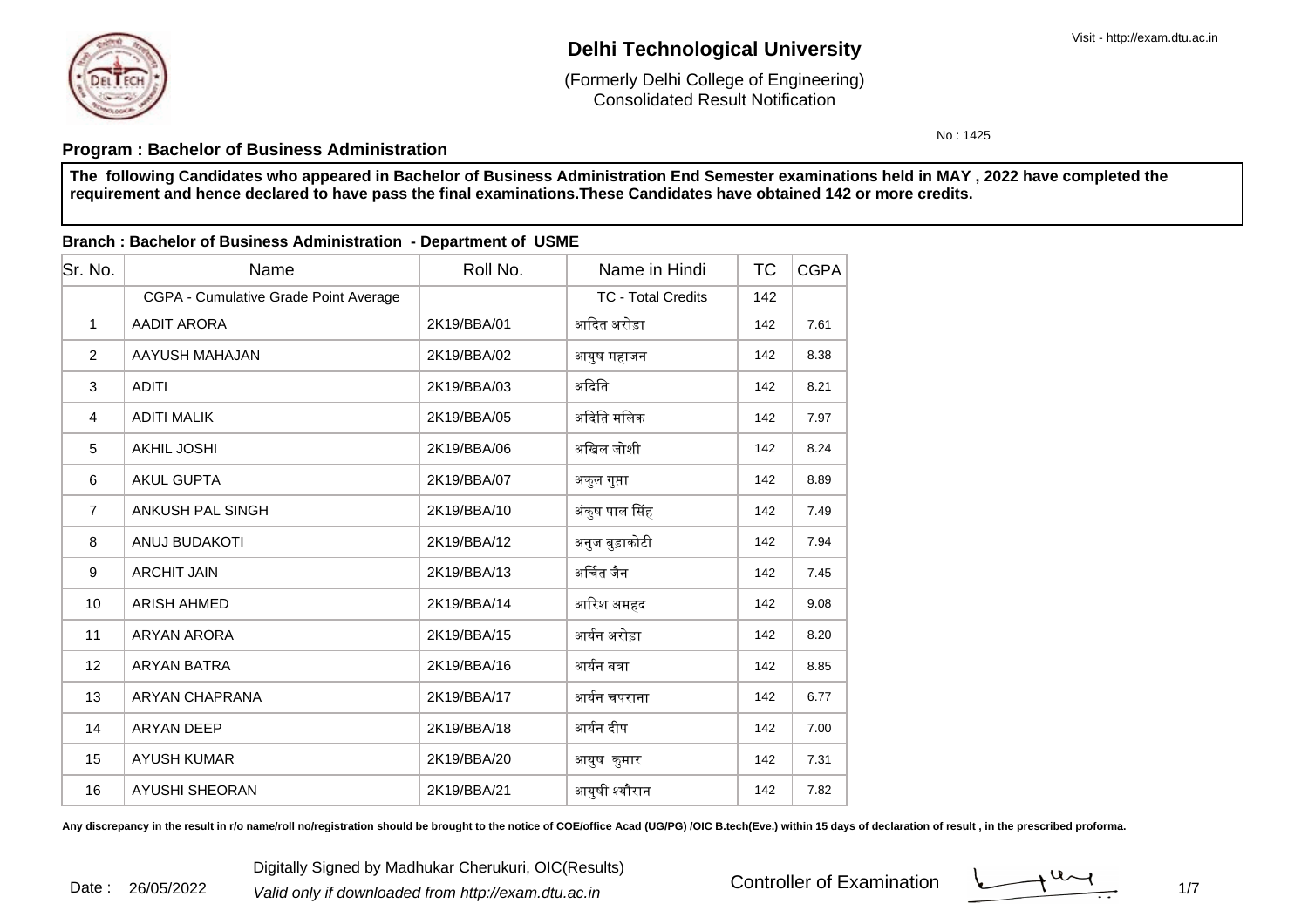Consolidated Result Notification(Formerly Delhi College of Engineering)

No : 1425

## **Program : Bachelor of Business Administration**

 **The following Candidates who appeared in Bachelor of Business Administration End Semester examinations held in MAY , 2022 have completed therequirement and hence declared to have pass the final examinations.These Candidates have obtained 142 or more credits.**

### **Branch : Bachelor of Business Administration - Department of USME**

| lSr. No. | Name                                  | Roll No.    | Name in Hindi             | ТC  | <b>CGPA</b> |
|----------|---------------------------------------|-------------|---------------------------|-----|-------------|
|          | CGPA - Cumulative Grade Point Average |             | <b>TC - Total Credits</b> | 142 |             |
| 17       | <b>CHANDAN SINGH</b>                  | 2K19/BBA/23 | चन्दन सिंह                | 142 | 6.70        |
| 18       | <b>CHEHAK JAIN</b>                    | 2K19/BBA/24 | चहक जैन                   | 142 | 8.85        |
| 19       | <b>CHIRAG KASAT</b>                   | 2K19/BBA/25 | चिराग कासट                | 142 | 9.11        |
| 20       | <b>CHIRAG TANWAR</b>                  | 2K19/BBA/26 | चिराग तंवर                | 142 | 7.58        |
| 21       | <b>CHITRA SWAROOP</b>                 | 2K19/BBA/27 | चित्रा स्वरुप             | 142 | 8.01        |
| 22       | DEEKSHA DEVGAN                        | 2K19/BBA/28 | दीक्षा देवगण              | 142 | 9.51        |
| 23       | DHRUV TEWATIA                         | 2K19/BBA/29 | ध्रुव तेवतिया             | 142 | 7.96        |
| 24       | <b>GARIMA SACHDEVA</b>                | 2K19/BBA/30 | गरिमा सचदेवा              | 142 | 8.21        |
| 25       | <b>GARIMA PANDEY</b>                  | 2K19/BBA/31 | गरिमा पांडे               | 142 | 8.62        |
| 26       | <b>GURDEEP SINGH GILL</b>             | 2K19/BBA/32 | गुरदीप सिंह गिल           | 142 | 6.90        |
| 27       | <b>HARIJEET SINGH</b>                 | 2K19/BBA/33 | हरिजीत सिंह               | 142 | 7.42        |
| 28       | <b>HARSHIT BHATIA</b>                 | 2K19/BBA/35 | हर्षित भाटिया             | 142 | 8.45        |
| 29       | <b>HARSHITA</b>                       | 2K19/BBA/36 | हर्षिता                   | 142 | 9.07        |
| 30       | <b>HARSHITA BHATIA</b>                | 2K19/BBA/37 | हर्षिता भाटिया            | 142 | 8.90        |
| 31       | <b>ISH VERMA</b>                      | 2K19/BBA/38 | ईश वर्मा                  | 142 | 8.03        |
| 32       | <b>ISHAAN DUA</b>                     | 2K19/BBA/39 | ईशान दुआ                  | 142 | 8.59        |

Any discrepancy in the result in r/o name/roll no/registration should be brought to the notice of COE/office Acad (UG/PG) /OIC B.tech(Eve.) within 15 days of declaration of result, in the prescribed proforma.

 $\frac{1}{27}$   $\frac{1}{27}$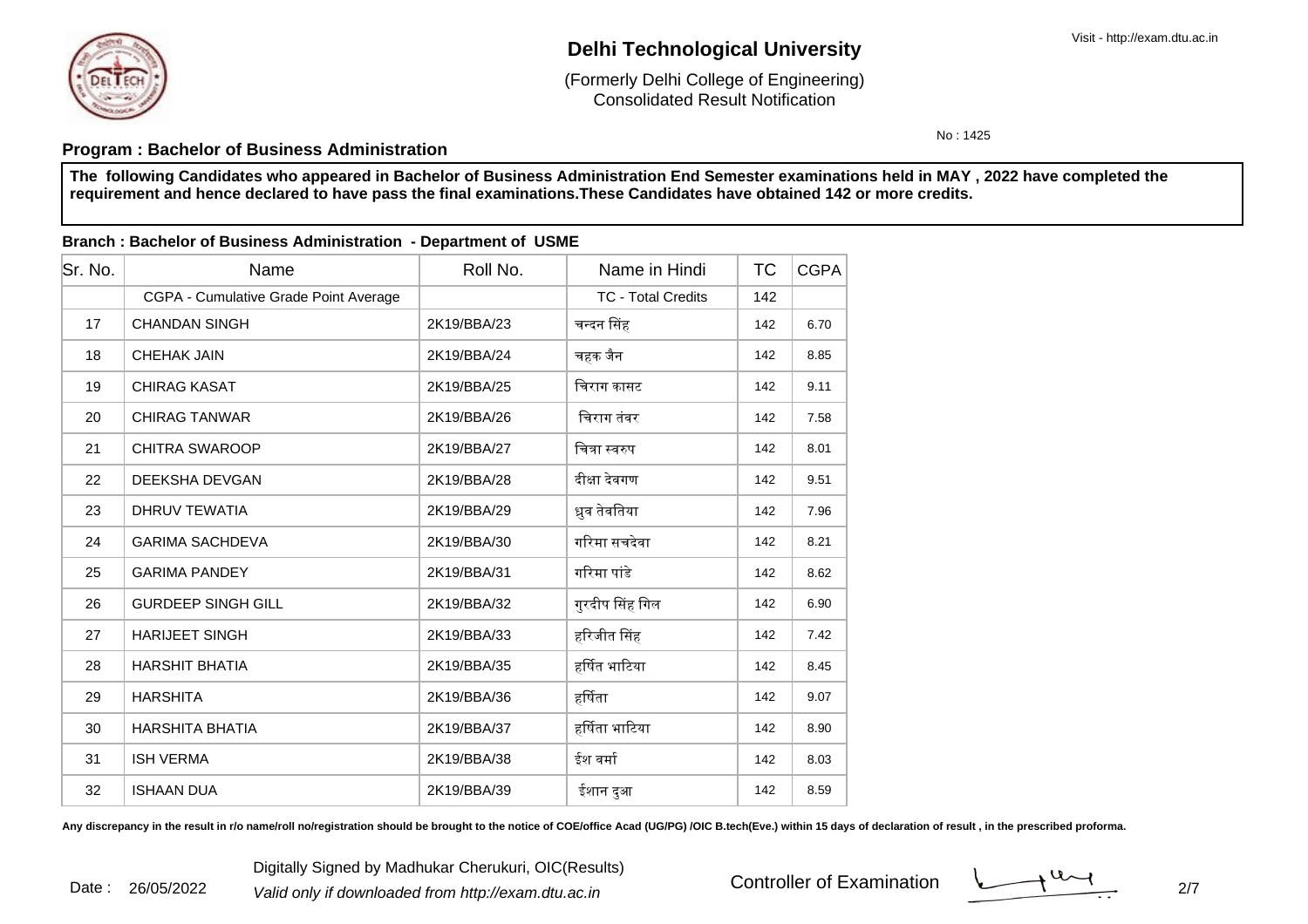

Consolidated Result Notification(Formerly Delhi College of Engineering)

No : 1425

## **Program : Bachelor of Business Administration**

 **The following Candidates who appeared in Bachelor of Business Administration End Semester examinations held in MAY , 2022 have completed therequirement and hence declared to have pass the final examinations.These Candidates have obtained 142 or more credits.**

### **Branch : Bachelor of Business Administration - Department of USME**

| lSr. No. | Name                                  | Roll No.    | Name in Hindi             | ТC  | <b>CGPA</b> |
|----------|---------------------------------------|-------------|---------------------------|-----|-------------|
|          | CGPA - Cumulative Grade Point Average |             | <b>TC - Total Credits</b> | 142 |             |
| 33       | KANISHKA HANDA                        | 2K19/BBA/43 | कनिष्का हान्डा            | 142 | 9.08        |
| 34       | <b>KARISHMA</b>                       | 2K19/BBA/45 | करिश्मा                   | 142 | 8.03        |
| 35       | <b>KESHAV VERMA</b>                   | 2K19/BBA/46 | केशव वर्मा                | 142 | 6.99        |
| 36       | <b>KRATIKA GOEL</b>                   | 2K19/BBA/48 | कृतिका गोयल               | 142 | 7.24        |
| 37       | <b>KRITIKA SINGHAL</b>                | 2K19/BBA/49 | कृतिका सिंघल              | 142 | 8.55        |
| 38       | <b>KRITIKA LUTHRA</b>                 | 2K19/BBA/50 | कृतिका लूथरा              | 142 | 8.75        |
| 39       | <b>KUMUD GARG</b>                     | 2K19/BBA/51 | कुमुद गर्ग                | 142 | 8.83        |
| 40       | M ATHITHIYA VARMAN                    | 2K19/BBA/52 | ऍम अथित्या वरमन           | 142 | 7.11        |
| 41       | <b>MANVI GOSWAMI</b>                  | 2K19/BBA/54 | मानवी गोस्वामी            | 142 | 8.59        |
| 42       | <b>MOHIT KUMAR</b>                    | 2K19/BBA/55 | मोहित कुमार               | 142 | 8.39        |
| 43       | <b>MOHIT PRASAD</b>                   | 2K19/BBA/56 | मोहित प्रसाद              | 142 | 7.56        |
| 44       | NAKSHATRA AGARWAL                     | 2K19/BBA/57 | नक्षत्र अग्रवाल           | 142 | 8.39        |
| 45       | <b>NAMAN GUPTA</b>                    | 2K19/BBA/58 | नमन गुप्ता                | 142 | 7.82        |
| 46       | <b>NIPUN JAIN</b>                     | 2K19/BBA/60 | निपुण जैन                 | 142 | 8.20        |
| 47       | NIVITA NAYYAR                         | 2K19/BBA/61 | निविता नय्यर              | 142 | 7.89        |
| 48       | <b>PANSHUL KAIN</b>                   | 2K19/BBA/63 | पान्शुल कैन               | 142 | 7.73        |

Any discrepancy in the result in r/o name/roll no/registration should be brought to the notice of COE/office Acad (UG/PG) /OIC B.tech(Eve.) within 15 days of declaration of result, in the prescribed proforma.

Digitally Signed by Madhukar Cherukuri, OIC(Results)<br><sup>2</sup> Valid only if downloaded from http://exam.dtu.ac.in Controller of Examination Date : 26/05/2022

 $\frac{3}{7}$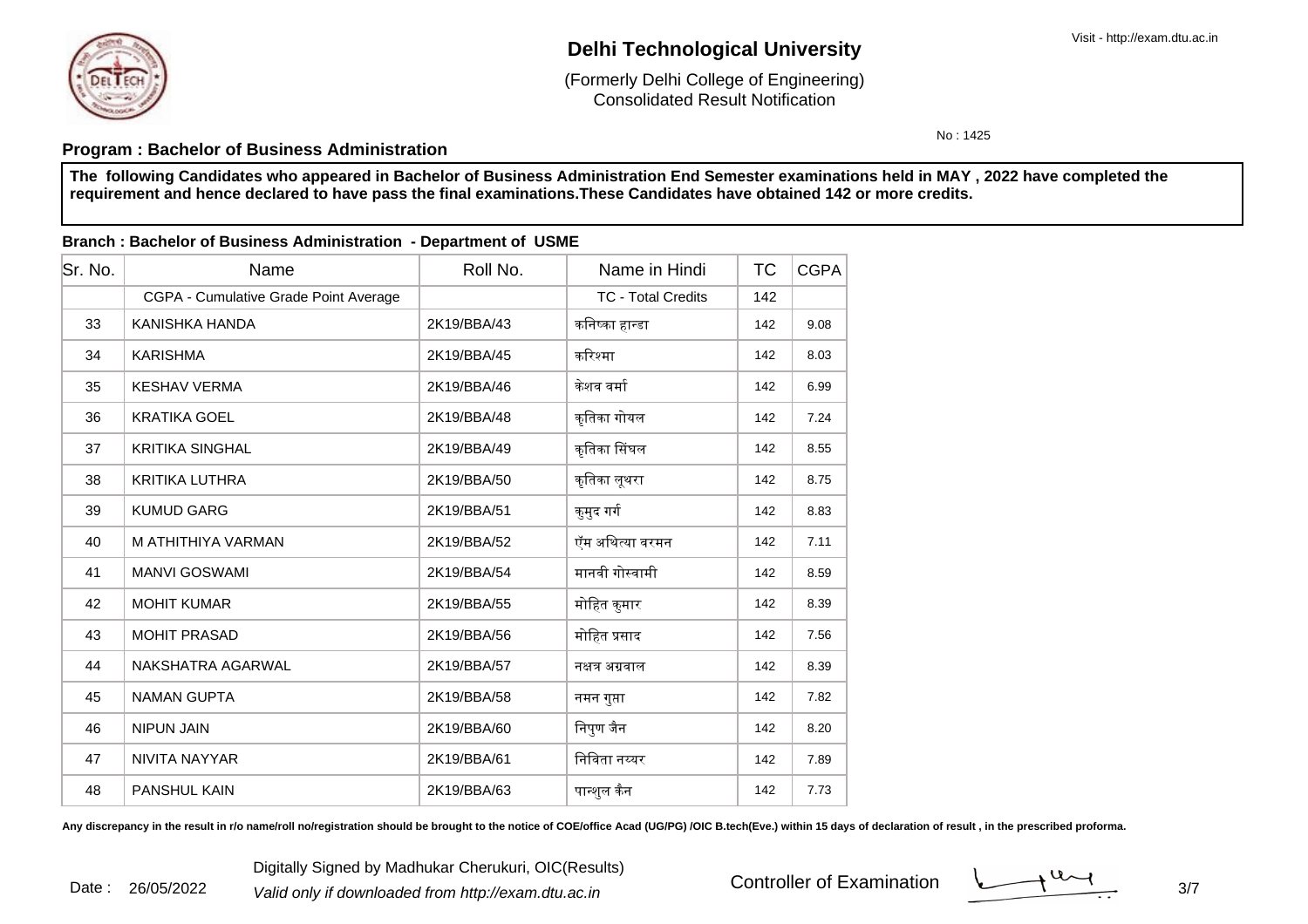

Consolidated Result Notification(Formerly Delhi College of Engineering)

No : 1425

## **Program : Bachelor of Business Administration**

 **The following Candidates who appeared in Bachelor of Business Administration End Semester examinations held in MAY , 2022 have completed therequirement and hence declared to have pass the final examinations.These Candidates have obtained 142 or more credits.**

### **Branch : Bachelor of Business Administration - Department of USME**

| Sr. No. | Name                                  | Roll No.    | Name in Hindi             | ТC  | <b>CGPA</b> |
|---------|---------------------------------------|-------------|---------------------------|-----|-------------|
|         | CGPA - Cumulative Grade Point Average |             | <b>TC - Total Credits</b> | 142 |             |
| 49      | PARESH AJAY PATIL                     | 2K19/BBA/64 | परेश अजय पाटिल            | 142 | 8.73        |
| 50      | <b>POOSHAN GAUR</b>                   | 2K19/BBA/66 | पूशान गौड़                | 142 | 7.06        |
| 51      | <b>PRATEEK SINGH</b>                  | 2K19/BBA/67 | प्रतीक सिंह               | 142 | 7.93        |
| 52      | <b>PREETI BHANSALI</b>                | 2K19/BBA/68 | प्रीति भंसाली             | 142 | 9.11        |
| 53      | <b>PRINCE PAL</b>                     | 2K19/BBA/69 | प्रिंस पाल                | 142 | 7.06        |
| 54      | PRIYA BAJAJ                           | 2K19/BBA/70 | प्रिया बजाज               | 142 | 9.54        |
| 55      | PRIYANSHU ROHILLA                     | 2K19/BBA/71 | प्रियांशु रोहिल्ला        | 142 | 7.46        |
| 56      | <b>RAM</b>                            | 2K19/BBA/75 | राम                       | 142 | 8.46        |
| 57      | <b>RAVI SOLANKI</b>                   | 2K19/BBA/77 | रवि सोलंकी                | 142 | 7.76        |
| 58      | <b>RISHABH GAUR</b>                   | 2K19/BBA/78 | ऋषभ गौड़                  | 142 | 9.11        |
| 59      | <b>SAGAR YADAV</b>                    | 2K19/BBA/83 | सागर यादव                 | 142 | 9.34        |
| 60      | SAKSHAM BAJAJ                         | 2K19/BBA/84 | सक्षम बजाज                | 142 | 9.07        |
| 61      | <b>SANCHIT</b>                        | 2K19/BBA/86 | संचित                     | 142 | 7.52        |
| 62      | <b>SANSKAR SINGH NAGAR</b>            | 2K19/BBA/87 | संस्कार सिंह नागर         | 142 | 7.69        |
| 63      | <b>SHIVANI KUMARI</b>                 | 2K19/BBA/90 | शिवानी कुमारी             | 142 | 7.80        |
| 64      | <b>SHREYANSH</b>                      | 2K19/BBA/91 | श्रेयांश                  | 142 | 7.66        |

Any discrepancy in the result in r/o name/roll no/registration should be brought to the notice of COE/office Acad (UG/PG) /OIC B.tech(Eve.) within 15 days of declaration of result, in the prescribed proforma.

Digitally Signed by Madhukar Cherukuri, OIC(Results)<br><sup>2</sup> Valid only if downloaded from http://exam.dtu.ac.in discussed and the controller of Examination discussed and Date : 26/05/2022

 $4/7$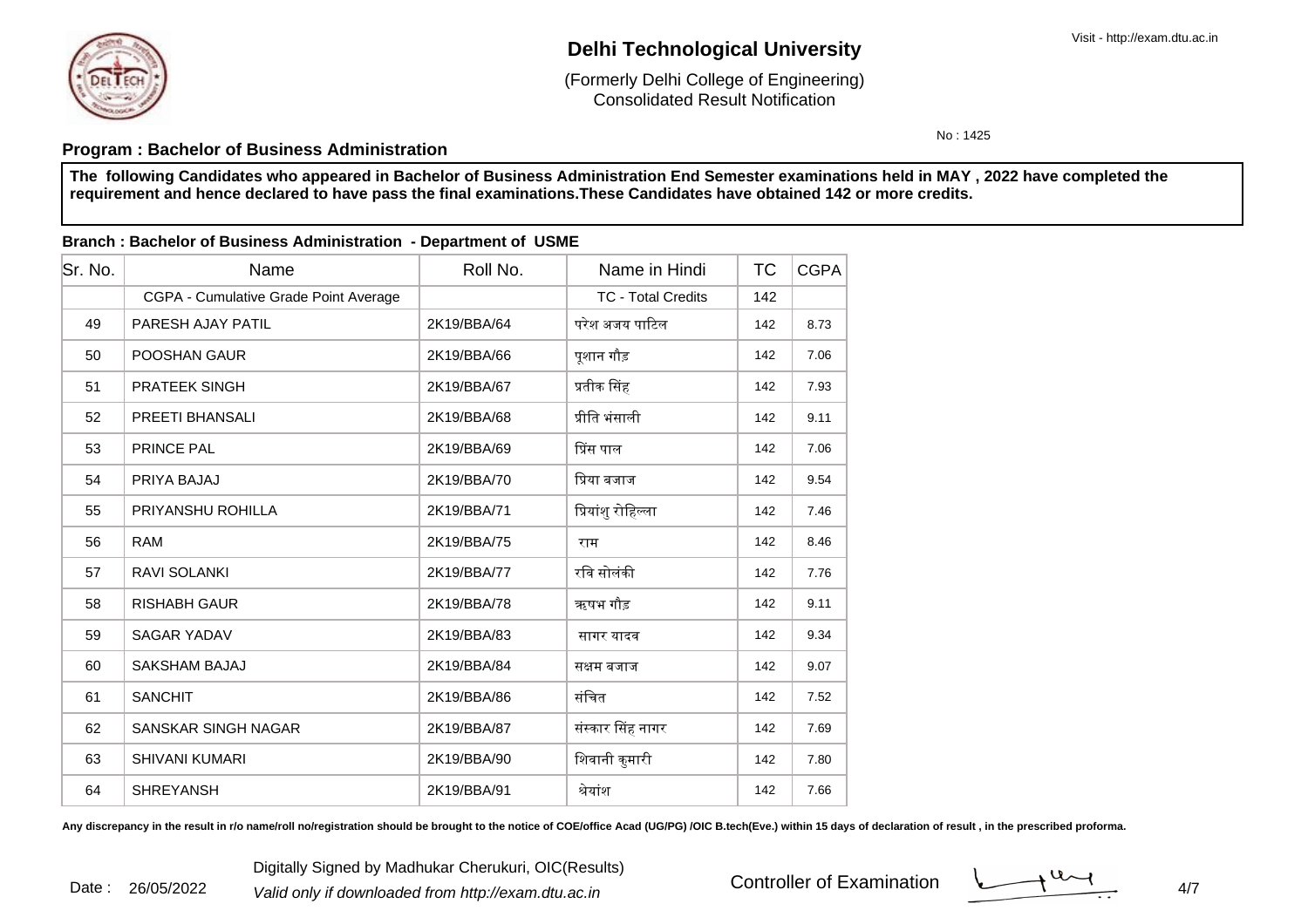

Consolidated Result Notification(Formerly Delhi College of Engineering)

No : 1425

## **Program : Bachelor of Business Administration**

 **The following Candidates who appeared in Bachelor of Business Administration End Semester examinations held in MAY , 2022 have completed therequirement and hence declared to have pass the final examinations.These Candidates have obtained 142 or more credits.**

### **Branch : Bachelor of Business Administration - Department of USME**

| lSr. No. | Name                                  | Roll No.     | Name in Hindi             | ТC  | <b>CGPA</b> |
|----------|---------------------------------------|--------------|---------------------------|-----|-------------|
|          | CGPA - Cumulative Grade Point Average |              | <b>TC - Total Credits</b> | 142 |             |
| 65       | <b>SOMAY JAIN</b>                     | 2K19/BBA/92  | सोाेम्य जैन               | 142 | 8.77        |
| 66       | <b>SRISHTI BAJAJ</b>                  | 2K19/BBA/93  | सृष्टि बजाज               | 142 | 8.69        |
| 67       | <b>SRISHTI UPADHYAY</b>               | 2K19/BBA/94  | सृष्टि उपाध्याय           | 142 | 8.61        |
| 68       | <b>TAVENDER KUMAR</b>                 | 2K19/BBA/95  | टावेन्द्र कुमार           | 142 | 8.75        |
| 69       | <b>TUSHAR KUMAR</b>                   | 2K19/BBA/96  | तुषार कुमार               | 142 | 6.83        |
| 70       | <b>VANSHIKA KALRA</b>                 | 2K19/BBA/100 | वंशिका कालरा              | 142 | 9.11        |
| 71       | <b>VIKAS</b>                          | 2K19/BBA/101 | विकास                     | 142 | 7.68        |
| 72       | YASH SAGAR                            | 2K19/BBA/102 | यश सागर                   | 142 | 7.17        |
| 73       | YASHANKIT SACHDEVA                    | 2K19/BBA/103 | यशांक्ति सचदेवा           | 142 | 7.58        |
| 74       | YATEESHA PATNAIK                      | 2K19/BBA/104 | यतीशा पटनायक              | 142 | 7.94        |
| 75       | <b>GOURANSH HANS</b>                  | 2K19/BBA/105 | गौरांश हंस                | 142 | 8.61        |
| 76       | AKSHAYA DUGGAL                        | 2K19/BBA/106 | अक्षया दुग्गल             | 142 | 9.25        |
| 77       | <b>SHIVAM MUNDAWAR</b>                | 2K19/BBA/107 | शिवम् मुण्डावर            | 142 | 6.66        |
| 78       | SIDHARTH GUPTA                        | 2K19/BBA/108 | सिद्धार्थ गुप्ता          | 142 | 8.73        |
| 79       | ARSHDWEEP MAHAPATRA                   | 2K19/BBA/109 | अर्शद्वीप माहापात्रा      | 142 | 7.52        |
| 80       | <b>GAURANGI AGGARWAL</b>              | 2K19/BBA/110 | गौरांगी अग्रवाल           | 142 | 8.00        |

Any discrepancy in the result in r/o name/roll no/registration should be brought to the notice of COE/office Acad (UG/PG) /OIC B.tech(Eve.) within 15 days of declaration of result, in the prescribed proforma.

 $\frac{1}{1}$  5/7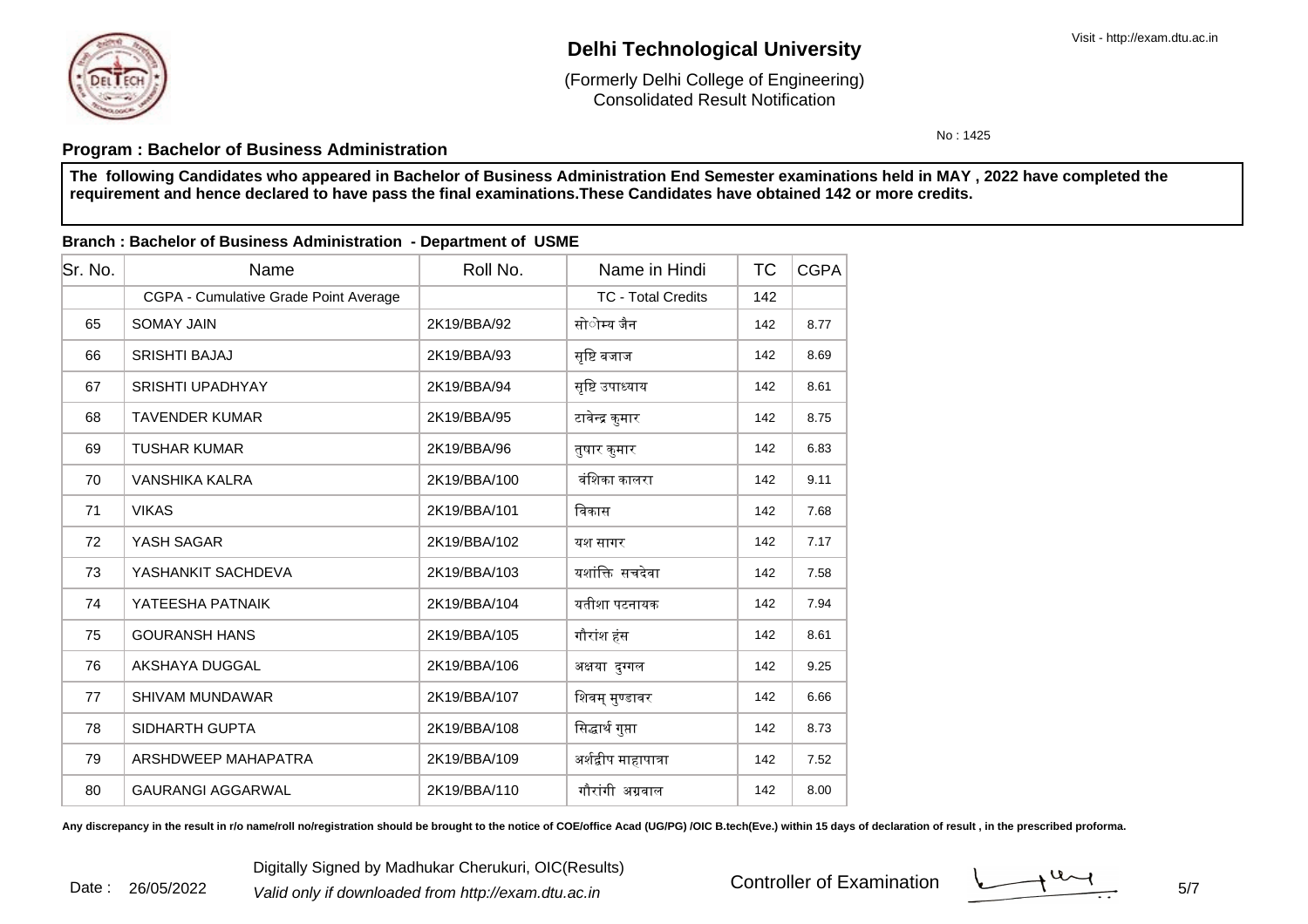

Consolidated Result Notification(Formerly Delhi College of Engineering)

No : 1425

## **Program : Bachelor of Business Administration**

 **The following Candidates who appeared in Bachelor of Business Administration End Semester examinations held in MAY , 2022 have completed therequirement and hence declared to have pass the final examinations.These Candidates have obtained 142 or more credits.**

#### **Branch : Bachelor of Business Administration - Department of USME**

| Sr. No. | Name                                  | Roll No.     | Name in Hindi             | ТC  | CGPA |
|---------|---------------------------------------|--------------|---------------------------|-----|------|
|         | CGPA - Cumulative Grade Point Average |              | <b>TC - Total Credits</b> | 142 |      |
| 81      | <b>NAMAN GUPTA</b>                    | 2K19/BBA/111 | नमन गुप्ता                | 142 | 7.31 |
| 82      | <b>MANUJA CHADHA</b>                  | 2K19/BBA/112 | मनुजा चड़ा                | 142 | 9.11 |
| 83      | ARSHIYA MEHROTRA                      | 2K19/BBA/113 | अर्शिया मेहरोत्रा         | 142 | 8.41 |
| 84      | <b>MEHAK CHUGH</b>                    | 2K19/BBA/114 | महक चुघ                   | 142 | 8.97 |
| 85      | KHUSHI GUPTA                          | 2K19/BBA/115 | ख़ुशी गुप्ता              | 142 | 8.24 |
| 86      | <b>SAKSHAM DAKSH</b>                  | 2K19/BBA/116 | सक्षम दक्ष                | 142 | 7.56 |
| 87      | <b>SHRISTI DUGAR</b>                  | 2K19/BBA/117 | सृस्टि दुगड               | 142 | 7.96 |
| 88      | <b>SHWETA SHARMA</b>                  | 2K19/BBA/118 | श्वेता शर्मा              | 142 | 7.76 |
| 89      | <b>SRISHTI BAGGA</b>                  | 2K19/BBA/123 | सृष्टि बग्गा              | 142 | 8.75 |
| 90      | <b>SAHIL</b>                          | 2K19/BBA/124 | साहिल                     | 142 | 6.94 |
| 91      | <b>HIMANSHU KUMAR</b>                 | 2K19/BBA/125 | हिमांशु कुमार             | 142 | 7.17 |
| 92      | <b>NISHANT BAGRI</b>                  | 2K19/BBA/126 | निशांत बागडी              | 142 | 7.85 |
| 93      | RUDRAKSH BANSAL                       | 2K19/BBA/128 | रुद्राक्ष बंसल            | 142 | 7.15 |
| 94      | <b>VIKAS YADAV</b>                    | 2K19/BBA/129 | विकास यादव                | 142 | 6.97 |
| 95      | <b>AYUSH KUMAR</b>                    | 2K19/BBA/130 | आयुष कुमार                | 142 | 6.79 |
| 96      | <b>MEHAR DEORA</b>                    | 2K19/BBA/131 | मेहर देओरा                | 142 | 9.00 |

Any discrepancy in the result in r/o name/roll no/registration should be brought to the notice of COE/office Acad (UG/PG) /OIC B.tech(Eve.) within 15 days of declaration of result, in the prescribed proforma.

Digitally Signed by Madhukar Cherukuri, OIC(Results)<br><sup>2</sup> Valid only if downloaded from http://exam.dtu.ac.in 6/ Date : 26/05/2022

 $\sim$  6/7